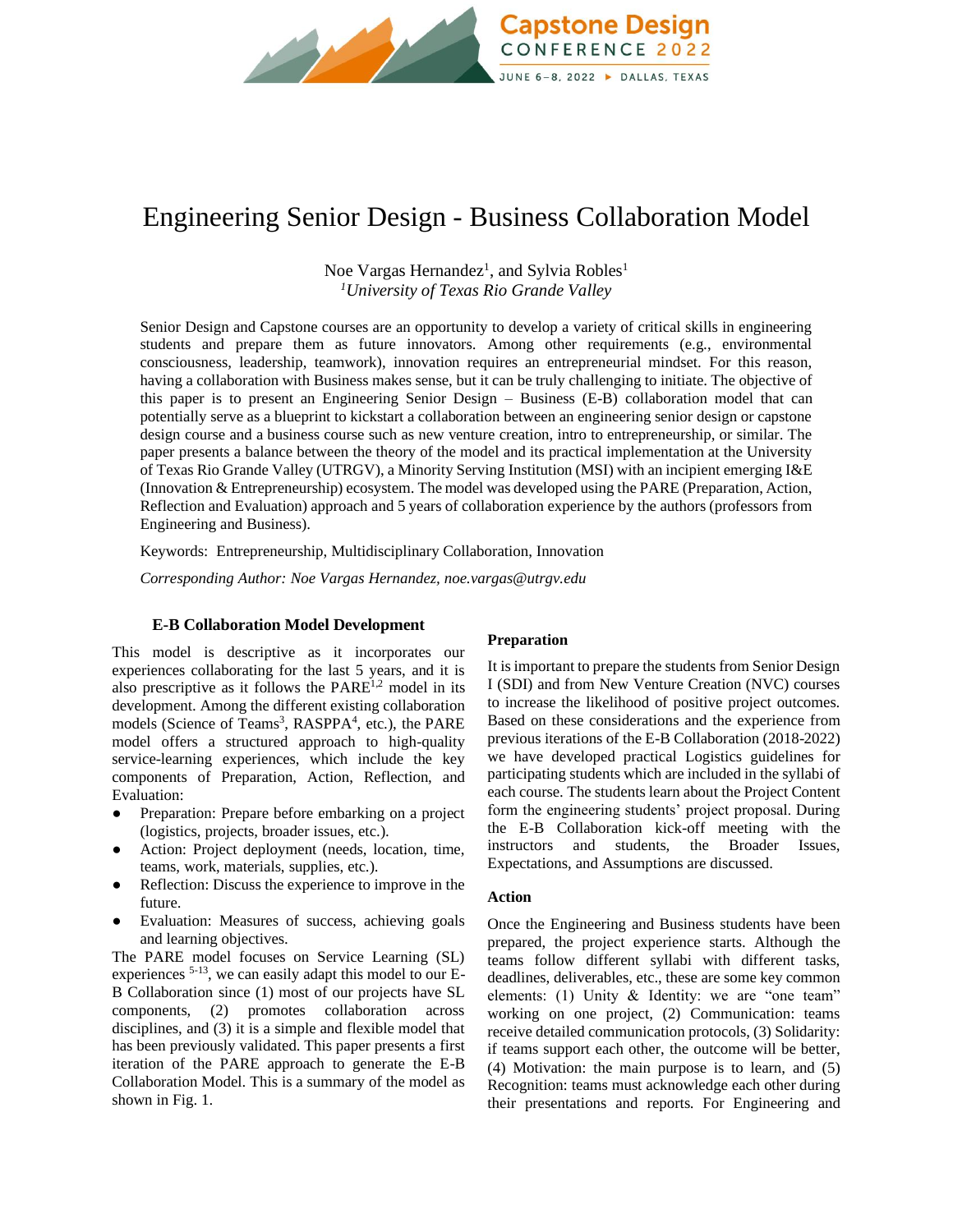Business teams to successfully execute the projects, a well aligned institutional context must be in place, here are some initial actions:

- Departmental Level: Collaborating departments must be aware and supportive of this collaboration, the faculty advisors must be onboard with the collaboration.
- College Level: Typically, colleges encourage this type of collaboration, for this reason we recommend keeping the respective Deans up to date with the collaboration.
- University Level: Some projects may represent the institution at prestigious competitions; it is always a good idea to notify other areas such as student success, institutional advancement, and the president's office.

#### **Reflection**

Through reflection<sup>14</sup>, students can become aware of their learning: why things did or didn't work, how to improve in the future, what skills were developed, etc. At every iteration of the E-B Collaboration, participating students go through a debriefing session with the instructors. Students are asked to think critically about their experience through the semester. From these reflections, the instructors have made important discoveries to improve the Collaboration model, for example: Students feel proud when they are acknowledged by the other team during presentations, among other findings. At the end of each collaborative semester, the instructors go through a debriefing session to identify issues and opportunities of improvement. There were many issues during early collaboration iterations, such as inefficient communication. The improvements can now be seen in this continuously improving model of collaboration.

#### **Evaluation**

Both instructors (Dr. Vargas and Dr. Robles) are trained in the Course Blueprinting process, and their corresponding courses have been independently blueprinted (SD and NVC). This E-B Collaboration model follows the PARE approach which has similarities with the Blueprinting process. This means that the Learning Objectives are aligned to the Learning Activities and to the Assessment. In the case of the E-B Collaboration Model, we have defined an inventory of skills for the participant students that includes Teamwork, Communication, among others, all these in a multidisciplinary context. These skills are transformed into specific Learning Objectives. Following the Blueprinting approach, participating students must complete assessment surveys that align with the Learning Objectives and measure the success of the collaboration. Results so far indicate that the collaboration has been effective in achieving the Learning Objectives and that the students develop specific useful skills.



**Figure 1. E-B Collaborative Model.**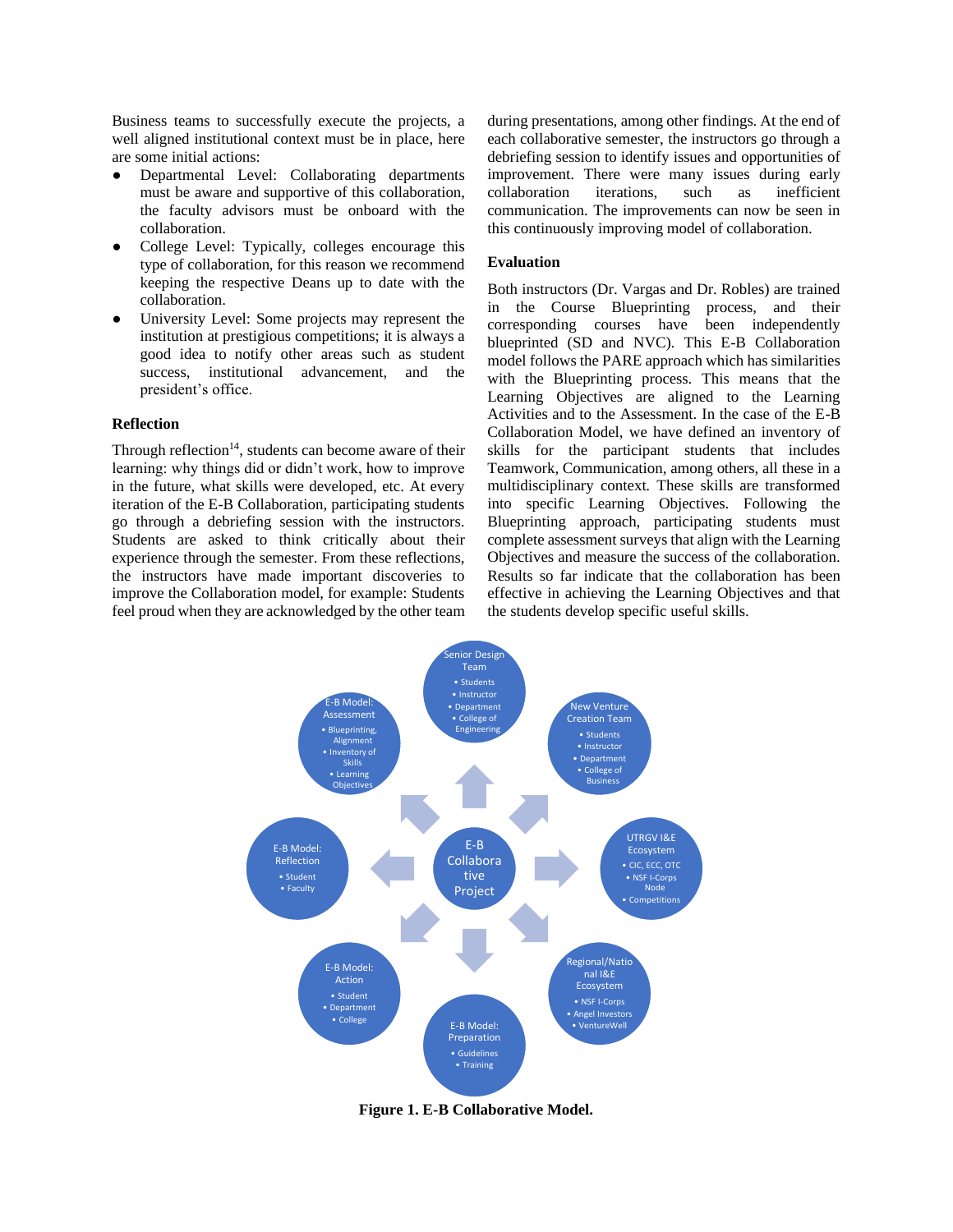#### **Rules of Engagement**

When two teams of students initiate multidisciplinary collaboration, it is natural to have uncertainty and a feeling of apprehension. Based on the authors' experience, defining the "rules of engagement" is of the utmost importance. These rules reflect our experience:

- Immediately arrange for a Kickoff Meeting this Week with both teams, and include Dr. Robles, and Dr. Vargas. Team Leaders, consult with your team and reply with your availability.
- SDI and NVC immediately assign one student as a point contact (POC) to represent the team and reply to emails.
- SDI Team share your project information and keep them updated with the latest developments.
- CC Dr. Robles and Dr. Vargas in every email communication between the teams.
- The main objective for this collaboration is mutual support, and the flow of information is crucial. Contact the course instructors immediately if you have any questions or issues.
- Both sides must understand that information may not be readily available since both teams are developing their model/design. Share information when you have it, if you don't have the information, you can help by providing an idea or concept whenever possible, if not, you can clearly state that you don't have the information. Contact your course instructor if in doubt.
- Address emails to the POC. POCs must acknowledge and reply all emails in less than 24 hours and provide an answer as soon as possible.
- When SDI or NVC present their work in their respective course or events, they can use each other's shared information by (1) getting clearance from the SDI team to avoid IP disclosure issues and (2) giving proper credit to the other team generating the information.
- The SDI team retains every IP right in this collaboration.
- This collaboration is an important learning opportunity, resulting in mutual benefit and a stronger project. Although it requires an additional effort, it should not become an unsustainable burden. If you find yourself in this situation, immediately contact your course instructor.

#### **How to Start**

Initiating a collaboration between Engineering and Business faculty requires certain steps:

Start with one faculty from Engineering and one from Business, convinced of the need to make a change.

- Identify the courses to collaborate, for example Senior Design and New Venture Creation.
- Start with small changes, do not overburden the students, focus on student skills development.
- Simultaneously convey the message to the Departments and Colleges of the value of this collaboration.
- Advertise your achievements.

# **Struggles and Opportunities**

The authors have faced multiple struggles in this collaboration, and we have managed to transform these into opportunities:

- Students lack entrepreneurship role models: but there is a rich history on how underrepresented minorities are resilient, innovative, and entrepreneurial.
- Hit & miss historical collaboration between Engineering and Business Colleges: we started with a clean slate; mutually acknowledging our contributions.
- The Rio Grande Valley (RGV) region is not Silicon Valley: our innovation and entrepreneurship ecosystem are starting, and this is a great opportunity to be a stakeholder; UTRGV is already a part of the NSF I-Corp hub.
- Already busy curricula and course syllabus: we need to be careful with the added work; explain to the teams how collaboration enriches everyone and improves the project.
- Entrepreneurship can distract faculty from their Tenure plans: we must be careful and respectful of faculty involvement but having translational research can enrich traditional research work.
- Our graduating students already get pretty good job offers we can demonstrate that having an entrepreneurial mindset can help with your professional goals.

#### **Our Achievements**

Although we have much to learn and grow, we are proud of our achievements so far:

- Our Engineering-Business teams have participated at National NSF I-Corps cohorts and the Hispanic Serving Institution (HSI) Battle of the Brains (2020 Champions).
- We have refined our collaboration and communication model.
- Students develop critical multidisciplinary skills.
- We foster an emerging UTRGV and RGV Entrepreneurship Ecosystem.